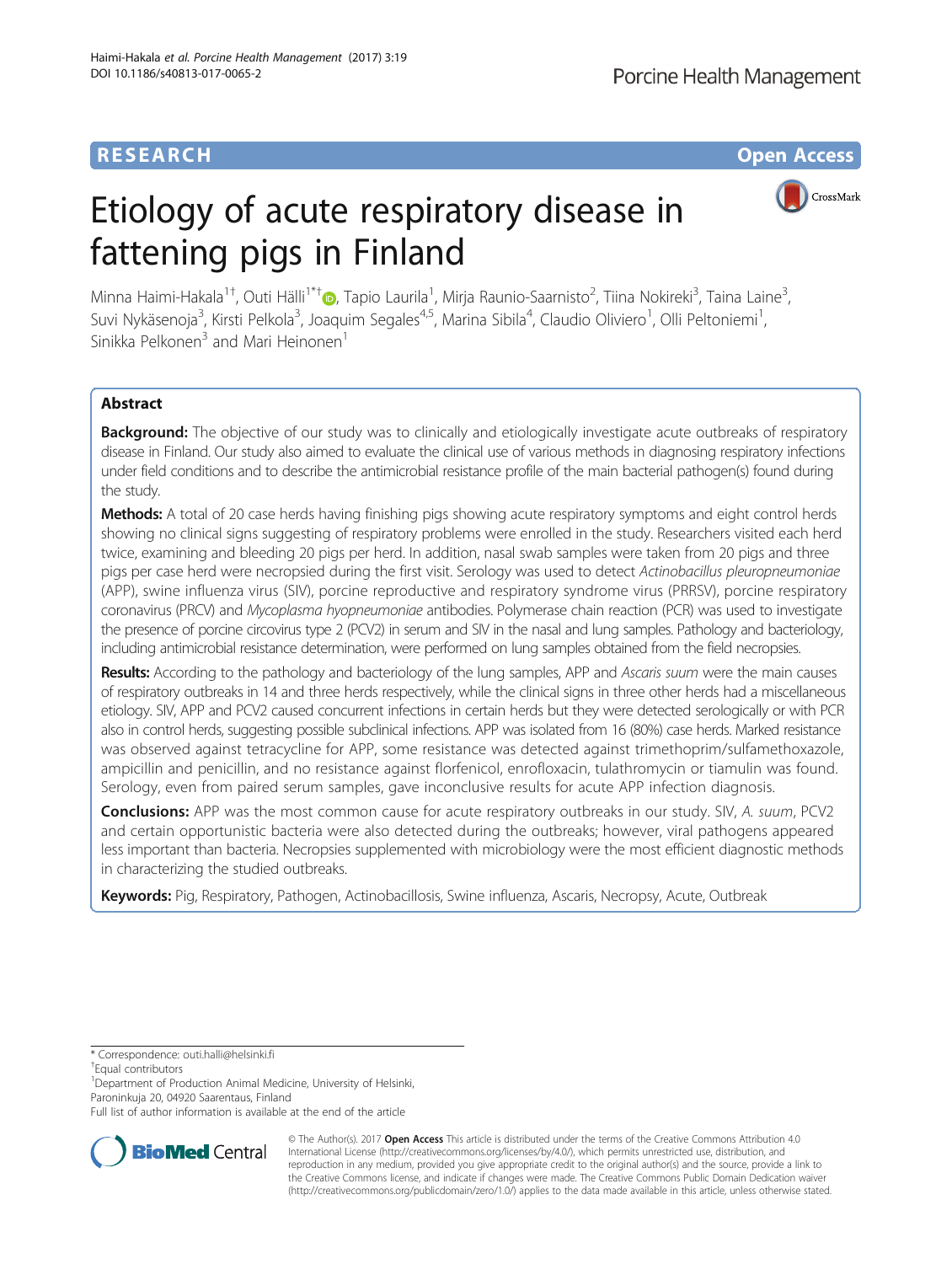#### Background

Porcine respiratory disease complex (PRDC) is a syndrome caused by mixed viral and bacterial pathogens together with environmental, managerial and genetic factors [\[1\]](#page-10-0). A combination of pathogens are involved, e.g. viruses such as porcine reproductive and respiratory syndrome virus (PRRSV), porcine circovirus type 2 (PCV2), swine influenza virus (SIV), porcine respiratory coronavirus (PRCV), and various bacteria e.g. Actinobacillus pleuropneumoniae (APP), Mycoplasma hyopneumoniae (MHyo), Mycoplasma hyorhinis, Haemophilus parasuis (H.parasuis), Pasteurella multocida and Streptococcus suis [[1](#page-10-0)-[6](#page-10-0)]. Often it remains unclear which the primary pathogen is and which one is acting as a predisposing agent for other infections or as a secondary infection [\[2](#page-10-0), [6, 7\]](#page-10-0). Many of these pathogens can also be found in clinically healthy pigs, but they are detected more often in pigs with respiratory symptoms [[8](#page-10-0)]. The pathogenesis of multifactorial PRDC is difficult to determine, because primary and opportunistic pathogens modify their impacts in different cases [\[2\]](#page-10-0).

Pathogens involved in PRDC vary considerably in various countries, regions and herds over time. In Finland, the prevalence of porcine respiratory pathogens differs substantially from the situation in continental Europe. The country has been free of ADV, PRCV and PRRSV for decades. Also, Finland is nearly free of swine enzootic pneumonia. In 2015, MHyo was detected in only one Finnish pig herd [[9\]](#page-10-0), and most Finnish pig production (97%) is included in the national health programme [[10](#page-10-0)] requiring the absence of this pathogen. On the contrary, APP is a common pathogen causing respiratory problems [[9\]](#page-10-0). SIV is a newcomer in the country. Avian-like H1N1 swine influenza A virus was found in the Finnish pig population for the first time in 2008 and A(H1N1)pdm09 influenza virus in 2009 [[11](#page-10-0)]. PCV2 is a pathogen commonly found in the Finnish pig population, and many herd owners control it by vaccination. However, its role in respiratory infections in Finland has not been studied earlier. Overall, assessing which respiratory pathogens are involved in acute respiratory disease outbreaks in a country lacking major viral pathogens is very important.

The objective of our study was to clinically and etiologically investigate acute outbreaks of respiratory disease in Finland. This field study also aimed to evaluate the clinical use of various methods in diagnosing the respiratory infections under field conditions and to describe the antimicrobial resistance profile of the main bacterial pathogen(s) found during our study.

#### Methods

#### Study population

This case-control study was carried out between May 2011 and January 2014 in finishing or farrow-to-finish pig herds in southern and southwestern Finland. Practicing herd veterinarians and herd owners in the area were asked to contact the research group when acute respiratory symptoms became apparent in finishing pigs. Veterinarians were informed of the study via several emails, letters and at veterinary meetings along with an announcement in the Finnish Veterinary Journal. Herd owners were informed at farmer meetings organized by the major slaughterhouses. Case herds were included in the study if they had at least one pig room with finishing pigs displaying a cough, fever and lowered appetite. A total of 20 case herds were enrolled in our study.

Control herds  $(N = 8)$  were selected from herds taking part in another study during the same time period. They were selected as case herds according to similar geographical location, herd size and type (fattening and/or farrow-to-finish). The control herds consisted of herds where local practicing veterinarians regularly clinically checked for signs of disease, at least every 3 months, and no acute respiratory signs were diagnosed in the finishers at the time of our study.

Exact data on vaccination schemes were not available regarding case or control herds.

#### Herd visits, clinical examination and sample taking

Researchers visited all the study herds on two occasions. The first visit to each case herd occurred within 3 days of farmers informing the research group about the respiratory symptom visible in their finishing pigs. On average, the visits occurred eight (standard deviation [SD] 6) days after the owner first observed the clinical signs and 26 (SD 13) days after the pigs had arrived to the fattening room. The second visit to case herds occurred 33 (SD 5) days after the first visit. The first visit to the control herds occurred 22 (SD 21) days after the feeder pigs arrived at the finishing rooms and the second visit was conducted 58 (SD 16) days later.

If a case herd had more than one room designated for finishers, the room exhibiting the most severe respiratory symptoms was selected for sampling. With the control herds, the room housing feeder pigs that had arrived 1– 3 weeks earlier was selected. At the beginning of the first herd visit, each pig in the room was forced to stand up while researchers counted the number of coughing and sneezing episodes in the room for 5 min. A coughing/ sneezing episode was defined as a single cough/sneeze or a set of continuous coughing/sneezing by a single pig. For the incidence ratio calculations, the number of sneezing and coughing episodes was related to the number of pigs in the room (number of episodes per 100 pigs for 5 min). In the case herds, farmers were also instructed to mark pigs displaying respiratory symptoms with colour markings before the herd visit. These pigs along with the ones observed coughing during the herd visit were selected for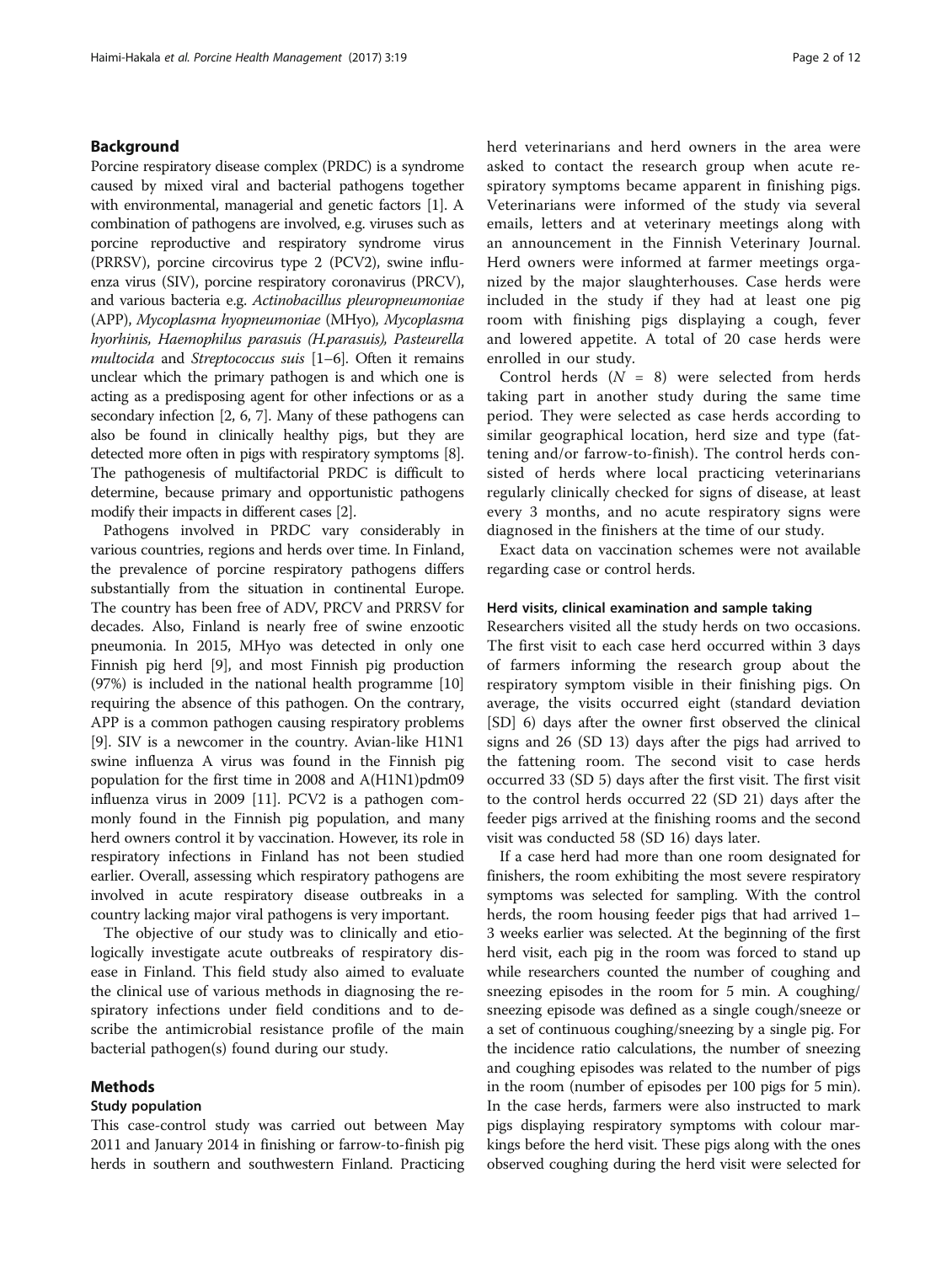sampling. In both the case and control herds, 20 pigs were caught with a snout snare, their rectal temperature was measured and they were ear-tagged and blood-sampled for serological investigations of APP, SIV, MHyo, PRRSV and PRCV. In addition, nasal swabs were taken from 20 pigs in the case herds for SIV determination by PCR. Control herd pigs were clinically free from respiratory symptoms. They were examined for acute SIV infection only serologically, with paired serum samples, as SIV is known to be only found in nasal discharge during the acute phase of infection [\[12\]](#page-10-0). We estimated that with a prevalence of 15–20% and 15 samples, we would find at least one affected animal with 15 samples (95% confidence level). Similarly, with a prevalence of 20–25%, we would need 10 samples to find at least one affected animal. Based on these estimations, 15 paired serum samples were used for APP and SIV serology, 15 samples collected during first herd visit for PCV2 PCR analysis and 12 samples collected during second herd visit for PRRS and PRCV serology and 10 samples for MHyo serology.

In the case herds, three non-medicated pigs (13– 14 weeks of age on average) with the most evident respiratory signs were euthanized and necropsied during the first herd visit. A lung and the heart of these pigs were sent to a laboratory for pathological, virological and bacteriological analyses, including antimicrobial susceptibility testing. No exact records of past usage of antimicrobial medication of case herds were available. No control herd pigs were available for necropsy.

The second visit to each herd included an interview with the owner, a count of the coughing and sneezing episodes of the pigs in the same room as during the first herd visit, and rectal temperature measurement and blood sampling of the ear-tagged pigs.

#### Transport of samples to laboratory

The nasal swabs were inserted in a transporting media (Copan Universal Transport Medium, UTM-R, Copan Diagnostics Inc., Murrieta, USA) and surrounded with chilling gel packs before transportation to a laboratory, where they were analysed the next day. All blood samples were cooled to 4 °C and centrifuged at 3000 rpm for 10 min within 24 h after sampling. The sera were stored frozen in −18 °C until analysis. The lungs and hearts of the euthanized pigs were chilled with icepacks, sent to a laboratory and examined the next day. PCV2 analyses were performed in the laboratory of CReSA, Spain. All other analyses were conducted in the laboratory of the Finnish Food Safety Authority (Evira).

#### Pathology

A total of 60 lung samples from euthanized pigs from 20 case herds were examined. Gross lesions in the lungs including consolidation, abscesses and fibrinous or

fibrotic pleurisy and other findings were recorded. Tissue samples were taken from the affected areas in the lungs. The samples were fixed by immersion in 10% neutral formalin, embedded in paraffin, cut in 4-μm thick sections and stained with haematoxylin and eosin. Lung tissue samples were additionally taken, especially from pneumonic lesions, were submitted to bacteriological examination and a sample of the lung tissue was also submitted to be PCR-tested for SIV. These macroscopic lung lesions together with histological and bacteriological results were used to classify the herds.

#### Bacteriology

For aerobic pathogen detection, the lung tissue samples were cultivated on bovine blood agar and incubated at 37 °C. In addition, for possible APP biotype 1 and Haemophilus parasuis isolation, the samples were cultivated on bovine blood agar with a Staphylo*coccus aureus* streak and incubated under a 5%  $CO<sub>2</sub>$ atmosphere at 37 °C. The small colonies showing enhanced growth around the S. aureus streak were isolated and confirmed by a positive Camp reaction. They were tested using multiplex PCR, which identified the species and APP serotypes 2, 5 and 6 [\[13](#page-10-0)]. The non-haemolytic NAD-dependent isolates with a negative CAMP reaction were further tested for Haemophilus parasuis using biochemical tests (oxidase, catalase, urease, fermentation of xylose, mannitol, inulin, trehalose and xylose supplemented with NAD and horse serum). All APP isolates obtained were tested for antimicrobial susceptibility.

The antimicrobial susceptibility of the APP isolates was determined using a broth microdilution method (penicillin, ampicillin, tetracycline, enrofloxacin, trimethoprim/sulfamethoxazole; VetMICTM, National Veterinary Institute SVA, Uppsala, Sweden) and a disk diffusion method (tiamulin 30 μg, tulathromycin 30 μg; Mast Diagnostics, Merseyside, UK) following the Clinical and Laboratory Standards Institute (CLSI) guidelines [[14\]](#page-10-0). Susceptibility results were categorized as susceptible (S), intermediate (I) or resistant (R) using specific breakpoints for APP according to CLSI [\[15\]](#page-10-0). As no specific breakpoints have been determined for penicillin and trimethoprim/sulfamethoxazole, the interpretative criteria for the HACEK group were applied [\[16](#page-10-0)]. If the inhibition zone from the tulathromycin test showed a non-susceptible phenotype, susceptibility was further tested using the broth microdilution method (Sensititre<sup>®</sup>, Trek Diagnostics, East Grinstead, UK). APP ATCC 27090 was used as a quality control strain. If at least one APP strain was categorized as an I or an R in the antimicrobial susceptibility test, the entire herd was classified as either intermediate or resistant.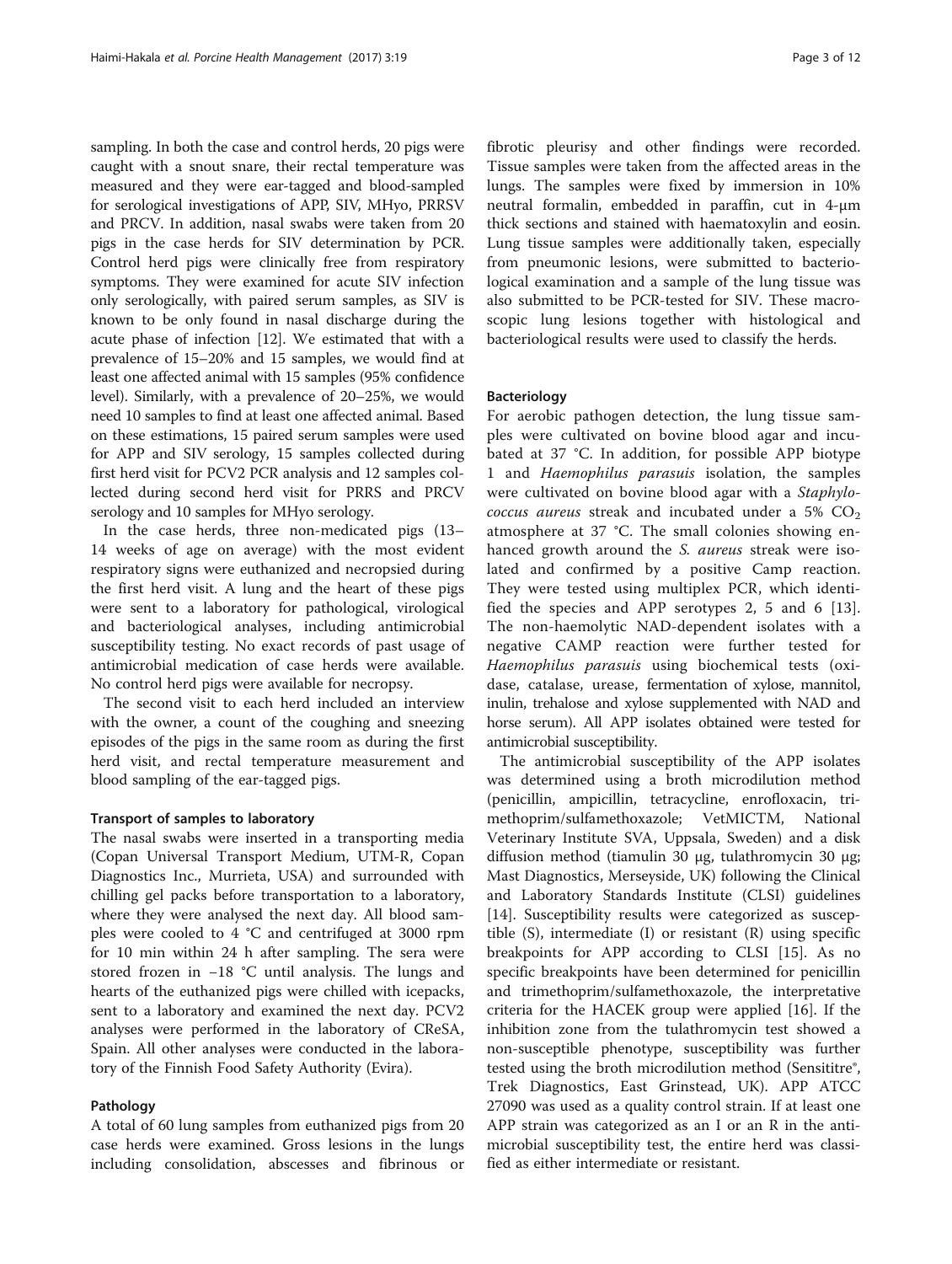#### Virology

#### Swine influenza virus

SIV RNA was extracted from the lung  $(N = 60)$  and nasal swab  $(N = 400)$  suspensions using a QiaAmp ViralRNA Mini Kit (Qiagen, Hilden, Germany). All samples used for virus detection were subjected to influenza A M-gene-specific real-time RT-PCR [\[17](#page-10-0)] and A(H1N1) pdm09 -specific real-time RT-PCR [[18](#page-10-0)]. Results were expressed as detected or not detected.

#### Porcine circovirus type 2

PCV2 was tested by PCR on serum samples of the first 15 pigs out of the 20 collected in the case and control herds during the first farm visit. DNA was extracted from 200 μL of serum using BioSprint® 96 DNA Blood kit (Qiagen, GmbH, D-40724 Hilden) on the Bio Sprint 96 system (Qiagen). Positive and negative extraction controls were added to each extraction plate. DNA samples were processed by means of a standard PCV2 PCR method [[19\]](#page-10-0). Negative controls were added after every 10 samples in each PCR plate. PCR products were run by electrophoresis on a 2% agarose gel stained with ethidium bromide. Results were expressed as the percentage of PCR-positive samples per herd.

#### Herd classification based on microbiological and pathological outcome

The case herds were classified according to the pathology, bacteriology and virology of the three lung samples examined from each herd and the nasal swab samples examined for SIV.

A herd was considered to suffer from acute respiratory disease caused by APP (coded as CL-APP) when pigs examined pathologically exhibited either 1) typical pathological gross lesions for APP (various sizes of consolidated dark or grayish well-demarcated pneumonic areas or a consolidation with necrotic areas often together with local pleurisy) in at least two out of the three lung samples together with isolation of APP bacteria in two or three lung samples, or 2) characteristic pathological lesions in at least one lung sample and either a necrotic area indicative of APP infection or mild consolidated lesions in another lung sample combined with isolation of APP bacteria in all three lung samples.

A herd was considered to suffer from respiratory disease caused by an acute Ascaris suum (coded as CL-ASC) infestation when the following two criteria were fulfilled: 1) at least two out of the three pigs examined pathologically in these herds had compatible gross lesions (typically heavy, wet and mottled red lungs) compatible with an A. suum infestation, and 2) detection of gross ascarid larvae in the tracheal froth and/or in the histological sections of these lung samples. The lung samples defined as having lesions caused by an A. suum infestation had no other gross lesions characteristic of another specific respiratory pathogen.

A case herd was considered to suffer from acute swine influenza infection (coded as CL-SIV) if SIV was detected by PCR in at least one of the three examined lungs or in at least one of the 20 nasal swab samples.

Miscellaneous etiology (coded as CL-MISC) was considered if variable pneumonic lesions in the lung samples were observed and the abovementioned criteria were not fulfilled.

#### Serology

#### Actinobacillus pleuropneumoniae

In the laboratory, we analysed samples of the first 15 pigs out of the 20 collected with paired samples available from both herd visits. APP antibodies were measured using two commercial test kits: IDEXX APP-ApxIV ELISA (IDEXX, Liebefeld-Bern, Swizerland) to detect antibodies against ApxIV toxin, which is produced by all known APP serotypes (19), and IDvet ID Screen APP 2 indirect ELISA (IDvet, Grabels, France) to detect antibodies against lipopolysaccharides (LPS) specific to APP serotype 2 (APP2) with a sensitivity of 82.9% and a specificity of 99.6% for IDEXX APP ApxIV Elisa and a specificity of 99.68% for IDVet APP2 Elisa. Both tests were performed according to the manufacturer's instructions. The absorbance values (percentage of positive control) from the paired samples were compared. Seroconversion at the individual pig level was defined as an increase in absorbance. A herd was considered to suffer from an acute APP infection if at least one individual pig seroconverted based on at least one serologic test (ApxIV toxin or APP2 LPS) between the herd visits.

#### Swine influenza

The samples of the first 15 pigs out of the 20 collected with paired serum samples available from both herd visits available were analysed from each herd. All blood samples were tested with influenza A antibody ELISA (ID Screen® Influenza A Antibody Competition, IdVet, Grabels, France) according to manufacturer instructions. A sample was considered unclear when the competition percentage (S/N%) was 46–49% and positive when the competition percentage was ≤45%. If a herd had at least one unclear or positive blood sample (pig) in the ELISA test in either of the samplings (first or second), blood samples of that herd were further analysed using a hemagglutination inhibition (HI) test according to European Surveillance Network for Influenza in Pigs [[20\]](#page-10-0). This was done with the antigens H1N1 (SW/Best/ 96), H1N2 (SW/Gent/7625/99) and H3N2 (SW/St. Oedenrode/96). All antigens were provided by GD Animal Health Service (Deventer, NL). A sample was considered HI positive if the HI titer was ≥1:20. Seroconversion at the individual pig level was defined as an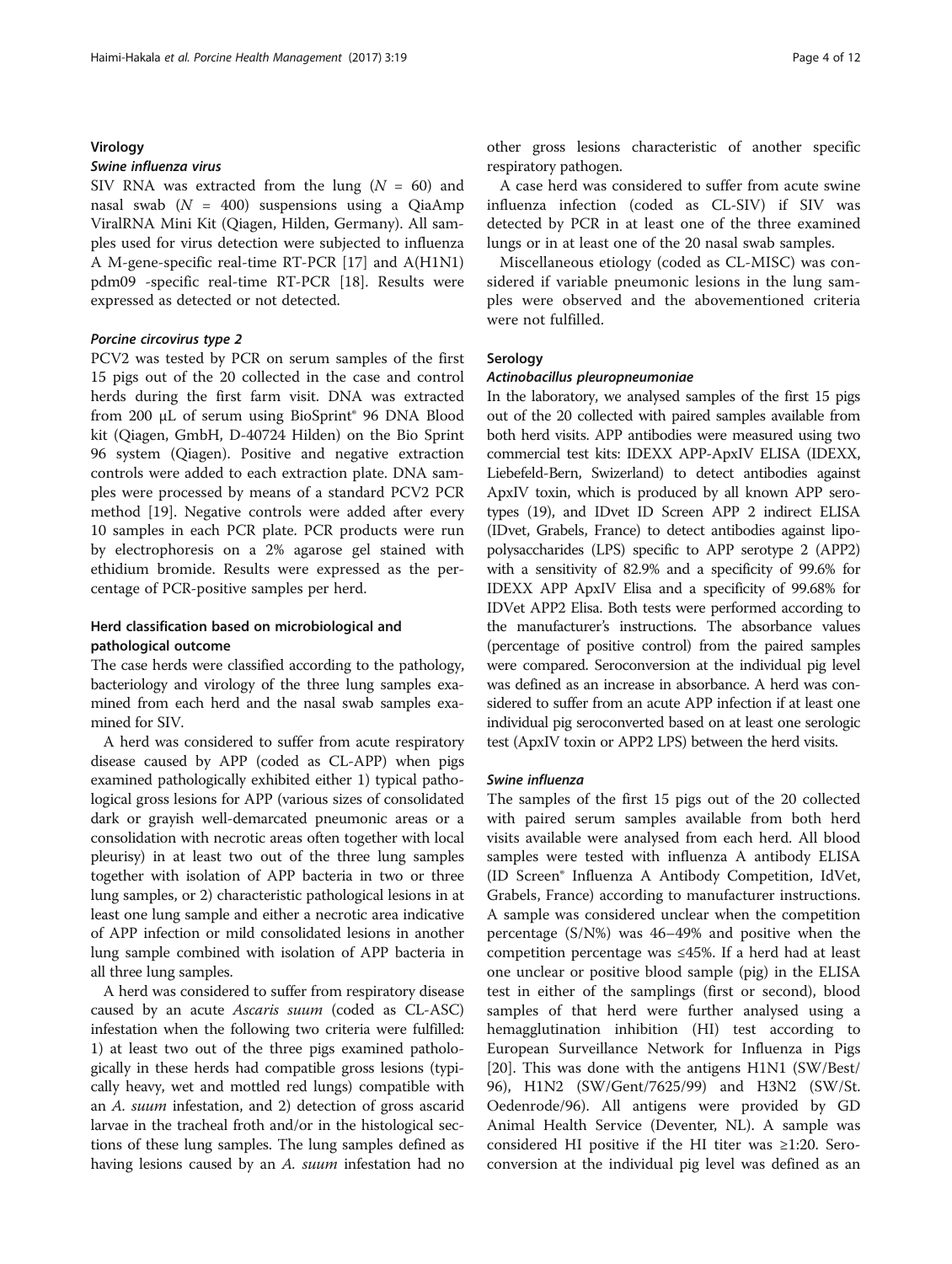increase in the HI titer between the first and second samples. A herd was considered to have an acute SIV infection if at least one individual pig seroconverted based on the HI test between herd visits.

#### Mycoplasma hyopneumoniae

Ten serum samples collected from the case herds during the second herd visit were examined for antibodies against MHyo. The antibodies were detected using a blocking ELISA commercial kit (MHyo ELISA, Oxoid, Basingstoke, UK), following manufacturer's instructions. Samples with an optical density value less than 50% of the OD buffer control were interpreted as positive. The sensitivity and specificity of the ELISA test was 100% and 98%, respectively.

#### Porcine reproductive and respiratory syndrome virus and porcine respiratory coronavirus

Serological screening for PRCV and PRRSV were carried out in 12 samples collected from each case herd during the second herd visit. A commercially available TGEV/ PRCV ELISA test (SVANOVIR®, Boehringer Ingelheim Svanova, Uppsala, Sweden) with a sensitivity of 93% and specificity of 97% and PRRSV (PRRS Virus Antibody Test Kit, IDEXX Laboratories, Hoofddorp, NL) with a sensitivity of 98.8% and specificity of 99.9% were used according to the manufacturers' instructions. The PRCV test result was interpreted as negative when the percent inhibition was <45 and PRRSV test result negative when the S/P ratio was <0.4. A farm should be considered positive for PRRSV or PRCV if one or more samples were judged positive.

#### Statistical data analyses

All statistical data analyses were performed using Stata 14.0 (StataCorp LP, Texas, USA) and the statistical significance of  $p$ -value <0.05 was used.

Body temperature of the studied case and control herd animals was compared using unconditional linear regression. Prevalence of clinical signs (coughing and sneezing) during the first and second herd visits and in the case and control herds were modelled as count data (number of coughing/sneezing episodes per 5 min) using a Poisson or negative binomial model.

The percentages of PCR-positive samples in serum (PCV2) were compared between the case and control herds using the Wilcoxon rank sum test, because the proportion was not normally distributed.

The proportion of APP and SIV seroconverted animals were calculated for both tests in each herd and compared between the case and control herds using unconditional linear regression. Herd status (acute APP or SIV infection yes/no) based on the serological results was compared between the case and control herds using the chi square test.

#### Results

#### Farm characteristics and season

Out of the 20 case herds, 19 had fatteners only and one was a farrow-to-finish herd. Case herds had an average of 901 (SD 511) fatteners per herd and 234 (SD 101) pigs in each room. The control herds consisted of six fattening and two farrow-to-finish herds with an average of 1075 (SD 400) fattening pigs per herd and 265 (SD 167) pigs per room. In the case and control herds, the pigs originated from an average of 3.7 (SD 6.4) and 1.1 (SD 0.3) different piglet-producing herds, respectively. The season of the first herd visit was relatively similar in case and control herds: spring 20% of case vs. 0% of control herds, summer 20% vs 25%, autumn 25% vs. 50% and winter 35% vs. 25%. Most of the herd visits were done during the year 2012 (60% of case and 62% of control herds), because that was the time when farmers and practicing veterinarians were actively informed about the project.

#### Clinical signs

Average rectal temperatures of the pigs during the first herd visit were 39.7 °C (SD 0.3,  $N = 448$ ) and 39.4 °C (SD 0.3,  $N = 160$ ) in the case and control herds, respectively ( $p = 0.01$ ). Corresponding figures for the second herd visit were 39.3 °C (SD 0.1,  $N = 427$ ) and 39.3 °C (SD 0.2,  $N = 155$ ) ( $p = 0.3$ ) for the case and control farms, respectively.

An average 4.0 (SD 3.8,  $N = 17$ , case herds) and 0.2 (SD 0.3,  $N = 8$ , control herds) coughing episodes were counted per 100 pigs during the first herd visit. The incidence rate ratio (IRR) for coughing episodes (case vs. control herds) was 16.5 ( $p < 0.01$ ) during the first herd visit. By the second visit the coughing episodes in the case herds decreased to the same level as in the control herds: 0.6 (SD 0.8) for the case rooms and 0.4 (SD 0.5) for the control rooms. No difference in IRR was observed for the coughing episodes during the second herd visit (IRR 1.5,  $p = 0.5$ ).

During the first herd visit, case pigs averaged 12.2 sneezing episodes per 100 pigs (SD 11.1) and the control pigs averaged 5.5 (SD 5.3). The IRR for sneezing episodes (case vs. control herds) was 1.9 ( $p = 0.1$ ) during the first herd visit. By the second visit, the sneezing episode count in the case herds had decreased down to the same frequency as in the control herds: 5.5 (SD 4.4) in the case herds and 3.9 episodes per 100 pigs in the control herds (SD 3.3;  $p = 0.2$ ).

#### Classification of respiratory infection status in the herds

Fourteen (70%) out of 20 case herds were classified as having respiratory infection caused by APP (CL-APP) based on the pathological and bacteriological results. Three case herds were classified with a miscellaneous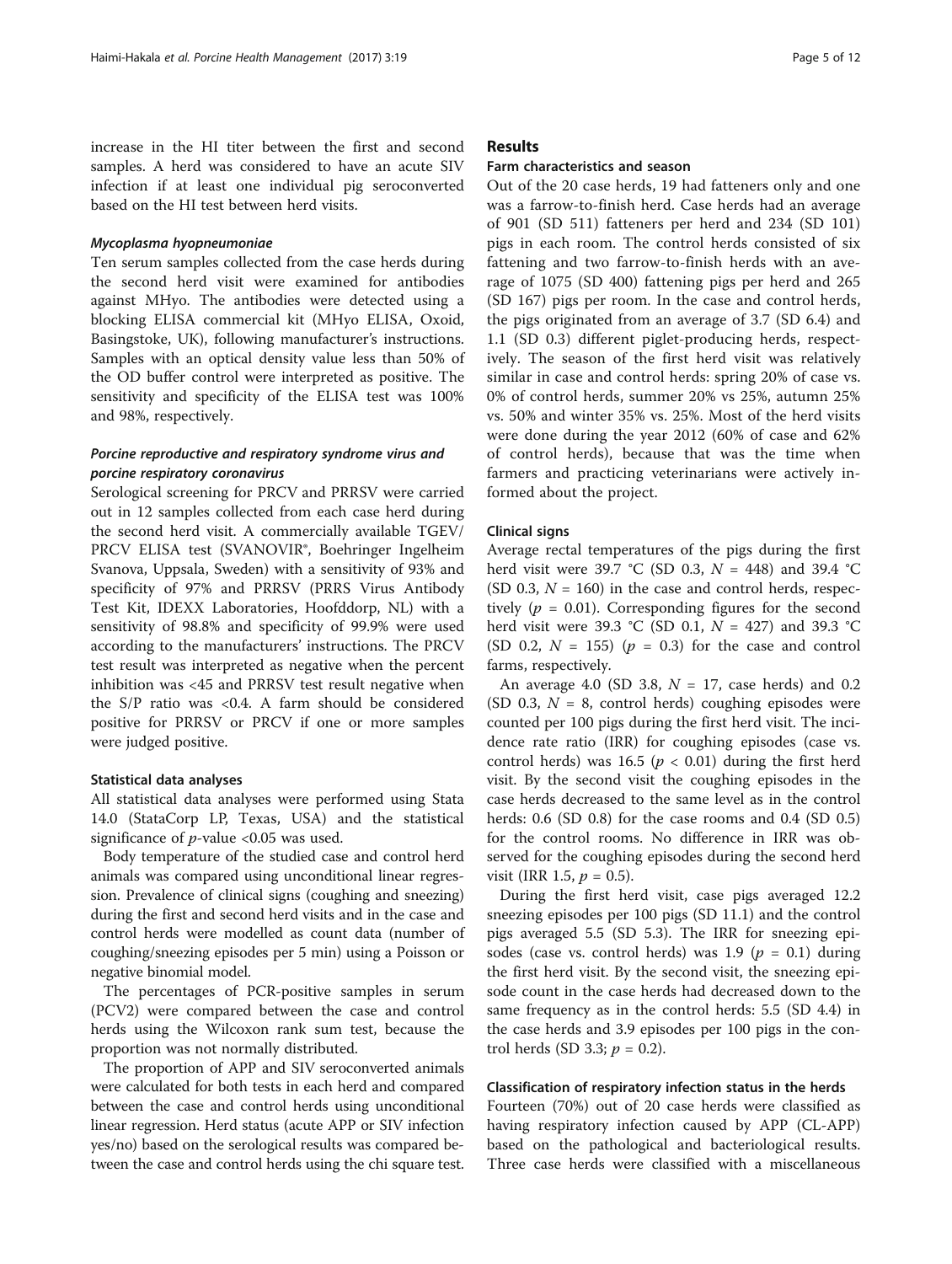(CL-MISC) respiratory infection unassociated with a specific pathogen and three other herds (15%) were diagnosed to suffer from acute A. suum infections (CL-ASC) based on the examination of lung samples. Two of the latter herds also had APP seroconverted pigs, and one of these two herds had gross lesions caused by APP in one lung sample.

Bacterial pathogens were isolated from the pig lungs of 18 (90%) case herds. Of these, 12 (66%) herds had APP only (11 of these herds were classified as CL-APP herds and one as a CL-ASC herd). Four herds (22%) had APP together with another bacteria (three of these herds were classified as CL-APP and one as CL-MISC herds) and two (11%) only had other pathogens (all classified as CL-MISC herds). No specific bacteria were detected in the pig lungs from two farms (10%). Other encountered bacteria included Escherichia coli, P. multocida, S. aureus, Actinomyces spp., Streptococcus dysgalactiae subs. Equisimilis, S. suis and Streptococcus spp. and gram- and CAMPnegative and NAD-dependent rodbacterium. The PCR testing showed all APP cultures to be APP serotype 2.

A herd-level summary containing relevant pathological, virological and serological results is presented in Table [1](#page-6-0).

All lung and nasal swab samples were SIV negative. Thus, none of the case herds was diagnosed to suffer from acute SIV infection based on PCR even though some herds were serologically positive.

#### APP antimicrobial susceptibility

Forty-four APP isolates obtained from 16 case herds were tested for antimicrobial resistance. APP isolates from six herds (38%) were intermediately resistant and one herd (6%) tested resistant to tetracycline. Isolates from one herd (6%) were intermediately resistant while two herds (13%) had isolates resistant to trimethoprim/ sulfamethoxazole. Isolates from two herds (13%) were resistant to ampicillin and penicillin. Altogether, five isolates resistant or intermediately resistant to at least two different antimicrobials were detected from three herds. No resistance to florfenicol, enrofloxacin, tiamulin or tulathromycin was found. Minimum inhibitory concentration (MIC) distribution is presented in Table [2](#page-7-0) and growth inhibition zone distribution of APP strains in Table [3.](#page-7-0)

#### Serology

#### Actinobacillus pleuropneumoniae

Antibodies to ApxIV toxin were detected during the first sampling in 14 (70%) case and six (75%) control herds. Respectively, APP2 antibodies were found in six (30%) case and five (62.5%) control herds. Seroconversion to either ApxIV toxin or APP2 LPS was detected in at least one pig in 19 (95%) case herds and six (75%) control herds. These 19 case and six control herds were

classified to suffer from an ongoing acute APP infection based on the serology results. No difference was observed in the occurrence of acute APP infection between the case and control herds ( $p = 0.1$ ). Seroconversion to ApxIV toxin was detected in 68.8% (SD 26.7) of the individual animals in the case herds and in 67.5% (SD 43.7) in the control herds. Seroconversion to APP2 LPS was detected in 38.3% (SD 27.9) of individual animals in the case herds and in 38.9% (SD 27.8) in the control herds. No difference was found in the proportion of seroconverted animals between the case and control herds (ApxIV toxin  $p = 0.9$ , APP2  $p = 0.9$ ).

#### Swine influenza virus

During the first sampling, SIV antibodies were found in pigs in eight (40%) case and three (37.5%) control herds. Three out of 20 case (15%) and two out of eight control (25%) herds were classified with an ongoing acute SIV infection at the time of the herd visits based on the seroconversion of at least one sampled pig. No difference was found in the number of acute SIV herds between the case and control herds ( $p = 0.5$ ). On average, 5.9% (SD 9.1) of individual animals had seroconverted in the case herds and 8.5% (SD 12.8) in the control herds based on the HI test. No difference was found in the proportion of seroconverted animals between the case and control herds ( $p = 0.7$ ).

#### Other pathogens

All samples tested were negative against PRRSV, Mhyo and PRCV antibodies.

#### Porcine circovirus type 2

Six out of 20 (30%) case herds and two out of eight (25%) control herds had at least one PCR-positive serum, respectively. A total of 29 PCV2 PCR-positive samples with mean percentage of positive samples per herd 9.7% (SD 18.2) were detected in the case herds and one positive (1.7%, SD 3.1) in each control herd. No difference was observed in the proportion of PCV2 PCRpositive samples between the case and control herds.

#### **Discussion**

Actinobacillus pleuropneumoniae was the most common cause of acute respiratory outbreaks in the studied finishing pig herds. However, SIV, Ascaris suum, PCV2 and certain opportunistic bacteria appeared to cause concurrent infections, potentially contributing to the respiratory disease outcome. SIV and PCV2 were detected also in control herds suggesting possible subclinical infections in these herds. Serology alone was not effective in determining the cause of a respiratory outbreak, but pathology and bacteriology were considered useful in reaching a complete diagnosis. In addition to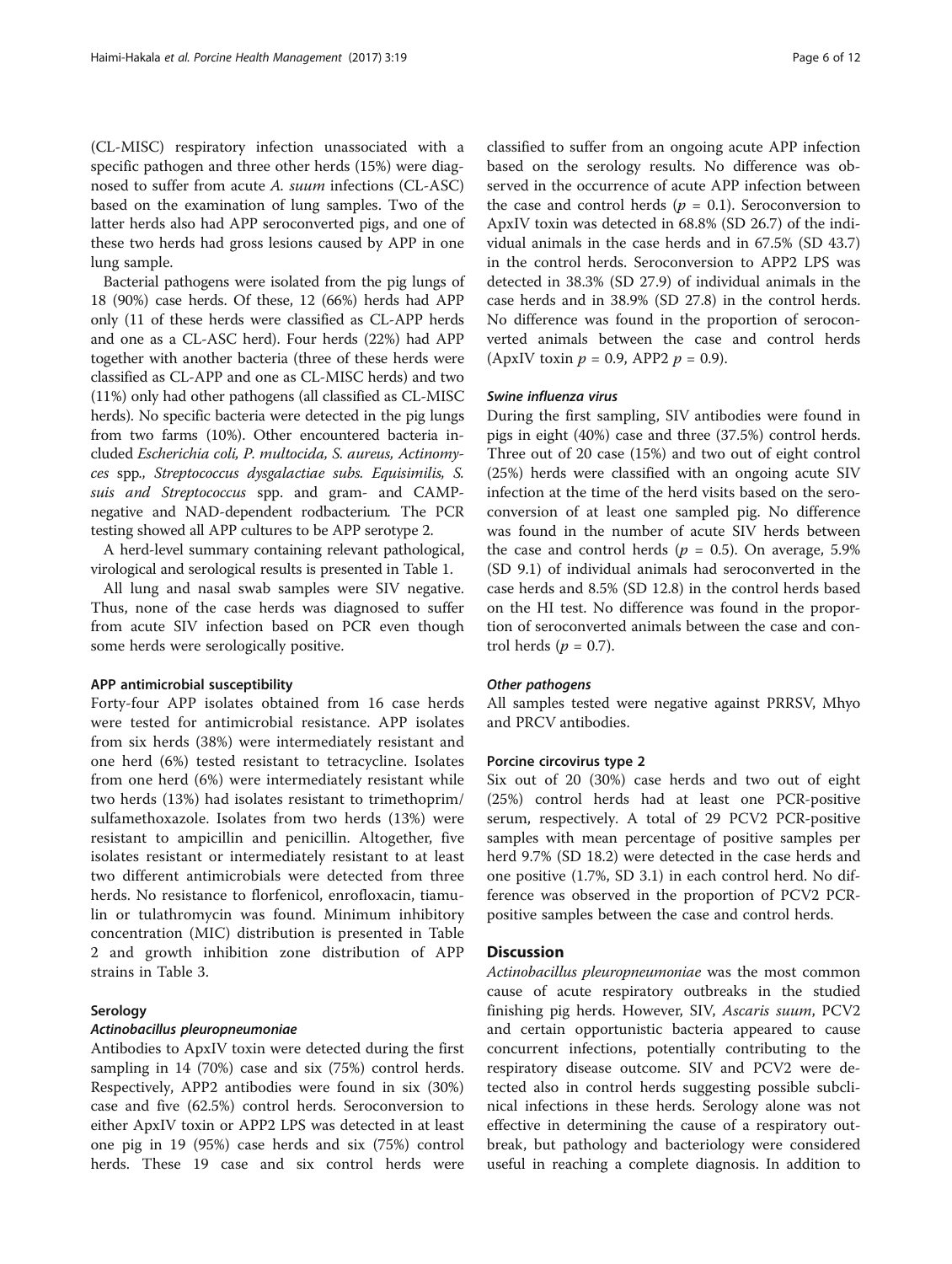|                | Herd Herd<br>Herd<br>classification <sup>a</sup><br>status |           | Bacteriology                                            | APP<br>(serology) <sup>b</sup> | SIV<br>(serology) <sup>b</sup> | SIV<br>(detection) <sup>c</sup> | PCV <sub>2</sub><br>$(PCR)^d$ |  |
|----------------|------------------------------------------------------------|-----------|---------------------------------------------------------|--------------------------------|--------------------------------|---------------------------------|-------------------------------|--|
| 1              | case                                                       | CL-APP    | APP, Actinomyces sp.                                    | Yes                            | Yes                            | <b>No</b>                       | 3 (20%)                       |  |
| $\overline{2}$ | case                                                       | $CL-ASC$  | No specific bacteria                                    | No                             | No                             | No                              | $\mathbf 0$                   |  |
| 3              | case                                                       | $CL-ASC$  | APP                                                     | Yes                            | No                             | No                              | $\mathbf 0$                   |  |
| $\overline{4}$ | case                                                       | CL-APP    | APP                                                     | Yes                            | No                             | No                              | $\mathbf 0$                   |  |
| 5              | case                                                       | CL-APP    | APP                                                     | Yes                            | No                             | No                              | 0                             |  |
| 6              | case                                                       | CL-APP    | APP                                                     | Yes                            | No                             | No                              | $\mathbf 0$                   |  |
| 7              | case                                                       | CL-MISC   | gram-, CAMP-, NAD dependent rod-bacterium; S.<br>aureus | Yes                            | Yes                            | No                              | $\mathbf 0$                   |  |
| 8              | case                                                       | CL-APP    | APP                                                     | Yes                            | No                             | No                              | 2 (13%)                       |  |
| 9              | case                                                       | CL-APP    | APP                                                     | Yes                            | No                             | No                              | $\mathbf 0$                   |  |
| 10             | case                                                       | CL-APP    | APP                                                     | Yes                            | No                             | No                              | $\mathsf{O}\xspace$           |  |
| 11             | case                                                       | CL-APP    | APP                                                     | Yes                            | No                             | No                              | 13 (67%)                      |  |
| 12             | case                                                       | CL-ASC    | No specific bacteria                                    | Yes                            | No                             | No                              | 4 (27%)                       |  |
| 13             | case                                                       | CL-APP    | APP, Str. dysgalactiae subsp. equisimilis, E.coli       | Yes                            | No                             | No                              | $\mathbf 0$                   |  |
| 14             | case                                                       | CL-MISC   | Str. suis, Streptococcus sp.                            | Yes                            | No                             | No                              | 9(47%)                        |  |
| 15             | case                                                       | CL-APP    | APP, P. multocida                                       | Yes                            | No                             | No                              | $\mathbf 0$                   |  |
| 16             | case                                                       | CL-APP    | APP                                                     | Yes                            | Yes                            | No                              | $\mathsf{O}\xspace$           |  |
| 17             | case                                                       | CL-APP    | APP                                                     | Yes                            | No                             | No                              | $\mathbf 0$                   |  |
| 18             | case                                                       | CL-APP    | APP                                                     | Yes                            | No                             | No                              | 2 (13%)                       |  |
| 19             | case                                                       | CL-APP    | APP                                                     | Yes                            | No                             | No                              | 1(7%)                         |  |
| 20             | case                                                       | CL-MISC   | APP, P. multocida                                       | Yes                            | No                             | No                              | $\mathsf{O}\xspace$           |  |
| 21             | control                                                    | <b>NA</b> | <b>NA</b>                                               | No                             | No                             | <b>NA</b>                       | 1(7%)                         |  |
| 22             | control                                                    | <b>NA</b> | <b>NA</b>                                               | Yes                            | <b>No</b>                      | <b>NA</b>                       | $\mathbf 0$                   |  |
| 23             | control                                                    | <b>NA</b> | <b>NA</b>                                               | Yes                            | Yes                            | <b>NA</b>                       | $\mathbb O$                   |  |
| 24             | control                                                    | <b>NA</b> | <b>NA</b>                                               | No                             | No                             | <b>NA</b>                       | $\mathsf{O}\xspace$           |  |
| 25             | control                                                    | <b>NA</b> | <b>NA</b>                                               | Yes                            | No                             | <b>NA</b>                       | $\mathbf 0$                   |  |
| 26             | control                                                    | <b>NA</b> | <b>NA</b>                                               | Yes                            | No                             | <b>NA</b>                       | 1(7%)                         |  |
| 27             | control                                                    | <b>NA</b> | <b>NA</b>                                               | Yes                            | No                             | <b>NA</b>                       | $\mathbf 0$                   |  |
| 28             | control                                                    | <b>NA</b> | <b>NA</b>                                               | Yes                            | Yes                            | <b>NA</b>                       | $\mathbf 0$                   |  |

<span id="page-6-0"></span>Table 1 Summary of diagnostic results of 20 case herds exhibiting a respiratory outbreak and of eight control herds with no respiratory symptoms in finishing pigs

Abbreviations: CL-APP acute APP infection, CL-ASC acute Ascaris suum infection, CL-MISC acute infection of miscellaneous etiology, APP Actinobacillus

pleuropneumoniaen, A. suum Ascaris suum, S. aureus Staphylococcus aureus, P. multocida Pasteurella multocida, E.coli Escherichia coli, Actinomyces sp. Actinomyces

species, Haemophilus sp. Haemophilus species, Str. dysgalactiae subsp. equisimilis Streptococcus dysgalactiae subspecies equisimilis, Str. suis Streptococcus suis, SIV swine influenza virus, PCV2 porcine circovirus 2, NA not available

<sup>a</sup>Main necropsy diagnosis based on pathological and bacteriological results from three necropsied pigs

**bSeroconversion in ≥1 out of 15 pigs sampled**<br>SSIV detection with PCP from >1 pasal sample

SIV detection with PCR from <sup>≥</sup>1 nasal sample out of 20 pigs or from <sup>≥</sup>1 lung sample of three necropsied pigs <sup>d</sup>

<sup>d</sup>Number and percentage (in parentheses) of PCV2 positive samples per herd in PCR analysis

this, bacteriology together with antibiotic resistance determination was valuable in selecting the correct medication to be used, which is important in practice.

Clinical examination of the case herd pigs revealed respiratory signs including higher rectal temperature and coughing when compared to the control herd pigs. We were unfortunately unable to acquire exact data on the mortality in the rooms, because some animals in several herds were moved before or between herd visits to other rooms housing sick animals. However, the clinical signs in the herds were quite mild compared to those reported in experimental studies [[21\]](#page-10-0). During the first herd visit, the average rectal temperature of the case pigs was 39.7 °C and by the second herd visit it was at the same level as in the control herds. In a study by Loeffen et al. [[22\]](#page-10-0), pigs in 15 respiratory outbreaks, caused by similar pathogens as in our study, showed respiratory symptoms with fever rising to 40–42 °C, which is much higher than the body temperature measured in our study. We cannot rule out missing the peak body temperature in our study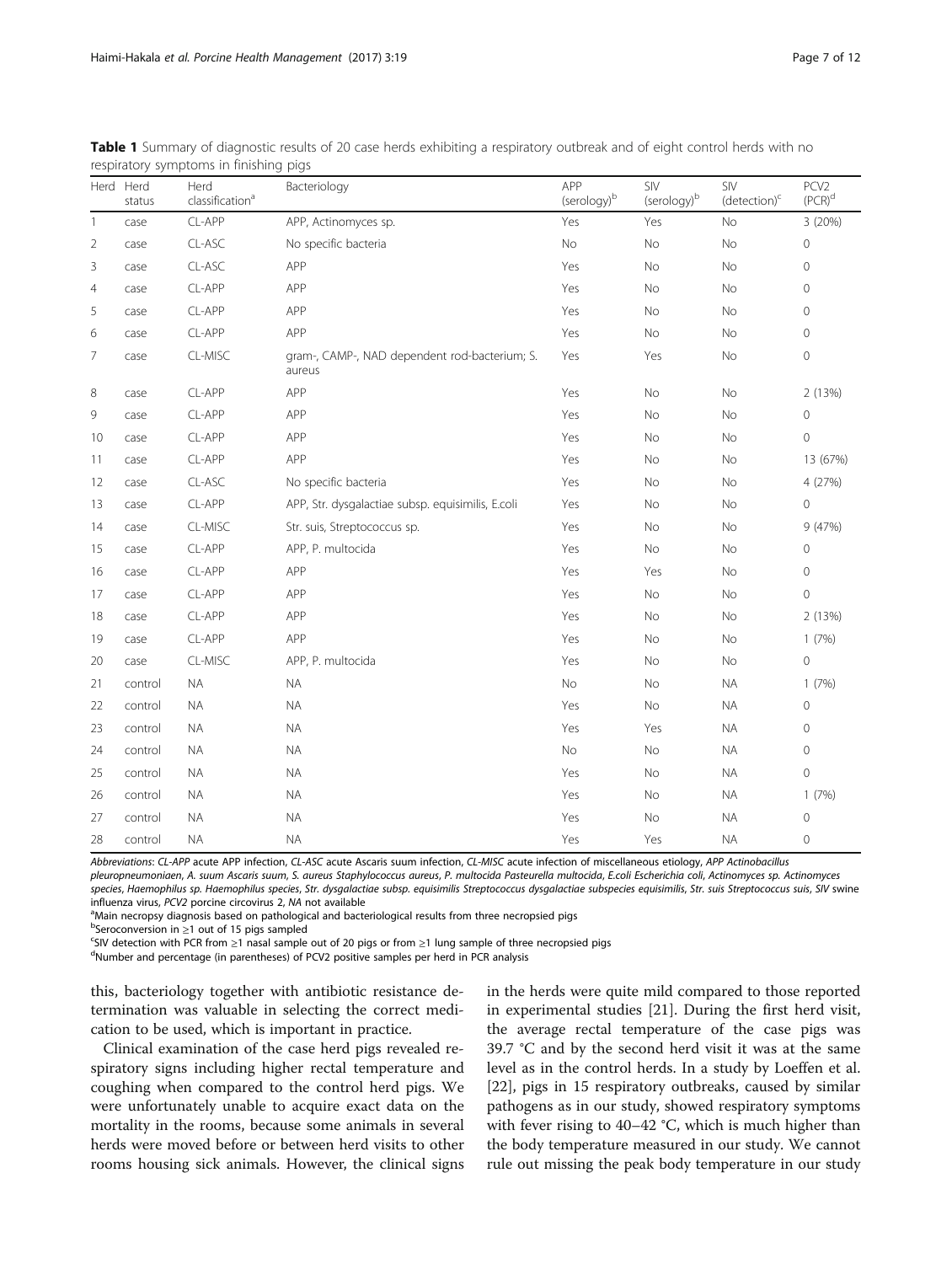|                  | No. of isolates with MIC (µg/ml) |      |      |      |      |     |    |               |               |   |    |    |      |  |  |
|------------------|----------------------------------|------|------|------|------|-----|----|---------------|---------------|---|----|----|------|--|--|
| Anti-microbial   | ≤0.015                           | 0.03 | 0.06 | 0.12 | 0.25 | 0.5 |    | $\mathcal{P}$ | 4             | 8 | 16 | 32 | %Res |  |  |
| <b>PFN</b>       |                                  |      |      | 8    | 16   | 17  |    |               | $\mathcal{P}$ |   |    |    |      |  |  |
| AMP              |                                  |      |      |      |      | 41  |    |               |               |   |    |    |      |  |  |
| TET              |                                  |      |      |      |      | 27  | 16 |               |               |   |    |    | 39   |  |  |
| <b>ENR</b>       |                                  |      | 38   | 3    |      |     |    |               |               |   |    |    |      |  |  |
| SXT <sup>a</sup> |                                  |      |      |      | 38   |     |    |               |               |   |    |    |      |  |  |
| <b>FFN</b>       |                                  |      |      |      |      |     | 44 |               |               |   |    |    |      |  |  |

<span id="page-7-0"></span>**Table 2** Minimum inhibitory concentrations (MIC) for six antimicrobial agents for the Actinobacillus pleuropneumoniae strains  $(N = 44)$  isolated from lung samples collected from 60 finishing piec in 16 out of 20 case bord  $\sim$  14  $\sigma$  from 60 finishing

MICs equal to or lower than the lowest concentration tested are given as the lowest concentration

Abbreviations: PEN penicillin, AMP ampicillin, TET tetracycline, ENR enrofloxacin, SXT trimethoprim/sulfamethoxazole, FFN florfenicol, %Res Percentage of intermediately resistant or resistant APP isolates out of all isolates

<sup>a</sup>concentration of trimethoprim given, in concentration ratio 1/19

pigs, as this might have happened earlier than our first herd visit. In addition to coughing, sneezing was very commonly heard in our study herds. However, sneezing was also diagnosed frequently in the control herds and its occurrence did not decrease by the second herd visit, indicating a persistent cause present in all herd types.

APP2 was the main causative agent for acute respiratory infections in Finnish finishing pigs. Previous Finnish studies screening the APP serotypes present in the country have revealed that APP2 is a common serotype together with several others [[23, 24](#page-10-0)]. However, these older studies detected only antibody prevalence, but did not establish the connection between antibody prevalence and clinical disease. Our present study considered APP2 to be the main etiological agent of respiratory outbreak in the majority of herds (14 out of 20). In addition, APP2 was isolated from two other herds: one herd with miscellaneous etiology of its respiratory outbreak and one herd with lung lesions caused by A. suum.

It is difficult to compare the role of APP in respiratory infections in various countries, as study herds have usually not been selected and sampled in the same way as in our study. A study on clinical outbreaks carried out in the Netherlands in a manner similar to ours found APP to be the most likely cause in five out of 16 clinical outbreaks [[22](#page-10-0)]. Other researchers have often used slaughterhouse data and/or serology, but pathological findings from samples taken during visible clinical symptoms have not been used. This is most likely due to the difficulty in carrying out such field studies. In France, a cross-sectional study on infectious agents in respiratory diseases was performed in 125 French swine herds without including any information concerning the clinical situation of the herds [[25](#page-10-0)]. The researchers found that APP2 (serological diagnosis) was significantly associated with extensive pleuritis in the slaughterhouses, but not with pneumonia. In addition, an association between pneumonia or pleuritis in the slaughterhouses and seropositivity to APP was found in three other studies [[26](#page-10-0)–[28](#page-10-0)].

Serology has indeed been used in several studies examining APP causing respiratory infections in finishing pigs, but serological results have usually not been connected to clinical findings or acute outbreaks. Herds e.g. in Spain [\[27](#page-10-0)], Italy [\[28](#page-10-0)], Canada [[29\]](#page-10-0) and Belgium [[30\]](#page-11-0) have commonly been found positive for APP antibodies. In our study, antibodies against ApxIV toxin and APP2 LPS were found in both the case and control herds already during the first herd visit. Detectable antibody levels have been reported 1–3 weeks after experimental infection [[31\]](#page-11-0). Pigs in our study may have been in contact with APP long enough to enable some of them to have seroconverted earlier than the first herd visit. We know that the herd owners waited for an average of 8 days before communicating about a respiratory outbreak, which is quite a long time. Estimating the role of subclinical infections is also difficult. Subclinical APP

Table 3 Growth inhibition zones for two antimicrobial agents for 44 Actinobacillus pleuropneumoniae strains isolated from lung samples collected from 60 finishing pigs in 16 out of 20 case herds

| Antimicrobial | No. of isolates with GIZ (mm) |  |  |  |                                                |  |  |  |  |                 | %Res |  |  |  |
|---------------|-------------------------------|--|--|--|------------------------------------------------|--|--|--|--|-----------------|------|--|--|--|
|               |                               |  |  |  | 6 7 8 9 10 11 12 13 14 15 16 17 18 19 20 21 22 |  |  |  |  |                 |      |  |  |  |
| <b>TIA</b>    |                               |  |  |  |                                                |  |  |  |  | 9 10 15 4 1 2 2 |      |  |  |  |
| TUL           |                               |  |  |  | $1^a$ 1 9 11 6 7 4 2 2 1                       |  |  |  |  |                 |      |  |  |  |

Abbreviations: TIA tiamulin, TUL tulathromycin, GIZ growth inhibition zone, %Res Percentage of intermediately resistant or resistant APP isolates out of all isolates The isolate was tested also with the broth microdilution method and was found susceptible to tulathromycin (MIC value 32 μg/ml)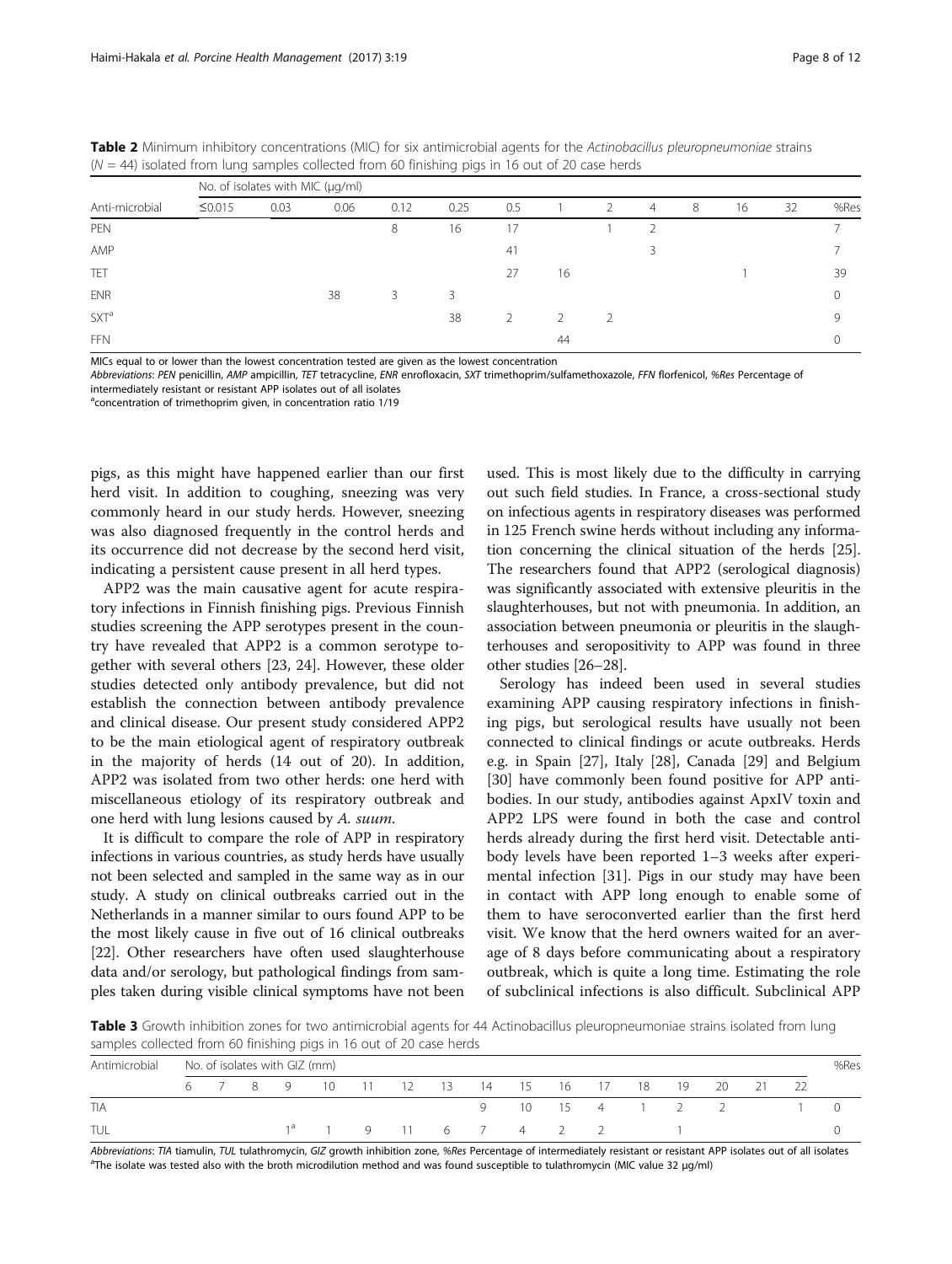infection is known to potentially cause seroconversion [[29\]](#page-10-0). A subclinical APP infection was possibly ongoing in the control herds during the time of our study and the presence of an infection went unnoticed by the herd owner and the research personnel. Our study found that the use of serology in APP detection, in either single sampling or paired samples, for the diagnosis of acute respiratory disease in field conditions is of little value, because no exact information of the initiation time of the infection is available and because of subclinical infections. However, when the beginning of an infection is known, as is often the case in experimental studies, or when the course of the infection is followed [\[32](#page-11-0)], serology remains a valuable diagnostic tool [\[30](#page-11-0)].

Three out of 20 outbreaks had a miscellaneous etiology. The pathology and bacteriology of these herds revealed findings incompatible with the set criteria for acute APP or SIV infections and the presence of bacteria such as APP, E. coli, P. multocida, S. aureus, Actinomyces spp., S. dysgalactiae subs. Equisimilis, S. suis and Streptococcus spp. APP serology showed seroconversion in each of these herds. SIV seroconversion additionally happened in one herd. Other researchers have also found that reaching a proper diagnosis is not always easy under field conditions despite using several diagnostic methods. Researchers studying respiratory outbreaks in 16 herds in the Netherlands could not reach a definitive diagnosis in four herds [[23](#page-10-0)]. They concluded that secondary bacteria might have played a role in the clinical outbreaks where no evident cause could be found. It is also possible the primary pathogen could not be identified in our study, despite the utilization of several diagnostic methods.

Ascaris suum infection was found to be the main cause of respiratory clinical signs in three case herds (15%). At least in Finland this pathogen has been considered a minor disease agent, especially in modern management systems with concrete floors and without outdoor access. It is widely known that A. suum can cause verminous pneumonia, as the larvae migrate through the lung tissue during their lifecycle [[33\]](#page-11-0). Also, slaughterhouse statistics from Finnish yearly figures of approximately 2 million slaughter pigs confirm the importance of A. suum infestations (Finnish Food Safety Authority, personal communication). Liver condemnations due to milk spots caused by A. suum were recorded in an average 6.5% of the finishing pigs slaughtered during the years 2010–2015. Other, more specific diagnostic methods for ascarids, have shown the prevalence of this parasite to be high. For example, antibodies against A. suum were observed in 39% of the study herds in a Danish study on finishing pigs [\[34\]](#page-11-0). A higher prevalence was found in Serbia when using the flotation method, with approximately 50% of swine herds being A. suum positive [\[35\]](#page-11-0). Ascariasis is a clinically relevant disease, as it

can cause production losses [\[36\]](#page-11-0) and impair the immunity achieved by vaccinations [\[37\]](#page-11-0). Also, proper diagnosis is of utmost importance. The administration of antimicrobial agents is useless as a treatment method against ascariasis.

Viral pathogens appeared to be less important as a cause of acute respiratory symptoms in finishing pigs in our study. The significance of SIV infection varies in other studies. For example, a clinical field study in the Netherlands showed SIV to be the most frequent main cause of a clinical outbreak in 16 herds [[21](#page-10-0)]. In a recent study in Brazil, nearly 70% of the nasal swab samples taken from piglets expressing signs of respiratory disease were PCR-positive for SIV. Furthermore, SIV was the most common finding in the virological evaluations of diseased animals showing lung lesions [[38\]](#page-11-0). However, studies also exist in which SIV is detected from pigs suffering from respiratory symptoms or slaughtered finishing pigs with lung lesions, but other pathogens are more frequently observed [[6](#page-10-0), [8](#page-10-0), [39](#page-11-0)]. Typically for SIV, the virus is often detected in combination with other pathogens [[6,](#page-10-0) [38\]](#page-11-0). In our present study, SIV was not found in the nasal swabs or lung samples and none of the case herds were therefore classified to suffer from an acute respiratory infection caused by SIV. However, results from the nasal swabs might be at least partly false-negative because our nasal swab sampling took place fairly late compared to optimal timing. Herds were visited approximately 8 days after clinical signs commenced and, therefore, it might be more correct to designate case herds as suffering from sub-acute respiratory disease instead of acute respiratory disease, especially in the case of SIV infection. Nasal swabs should be taken within 4 days after infection onset to attain the optimal detection of SIV [[12\]](#page-10-0). Serology revealed that three case herds out of 20 appeared to have had a concurrent SIV infection. Two out of the eight control herds also had pigs that had seroconverted and possibly suffered from subclinical SIV infection. In addition, both the case and control herds had antibodies already during the first herd visit. SIV serology, similarly to APP serology, should be understood more as a monitoring tool rather than as a diagnostic one. Nowadays, a convenient diagnostic sample is oral fluid, since at a population level, the presence of a pathogen may be detected for a longer period [\[40](#page-11-0)].

PCV2 has been associated with several disease syndromes collectively named porcine circovirus diseases [[41\]](#page-11-0). The role PCV2 plays in PRDC has been suggested to always involve interaction or synergism with other respiratory pathogens [[42\]](#page-11-0). The proportion of PCV2 positive animals was similar in the case and control farms of our study. PCV2 is a ubiquitous virus and hence PCR-positive animals occurring on a farm is very likely irrespective of the farm's disease status. When blood sample analysis is based only on a standard PCR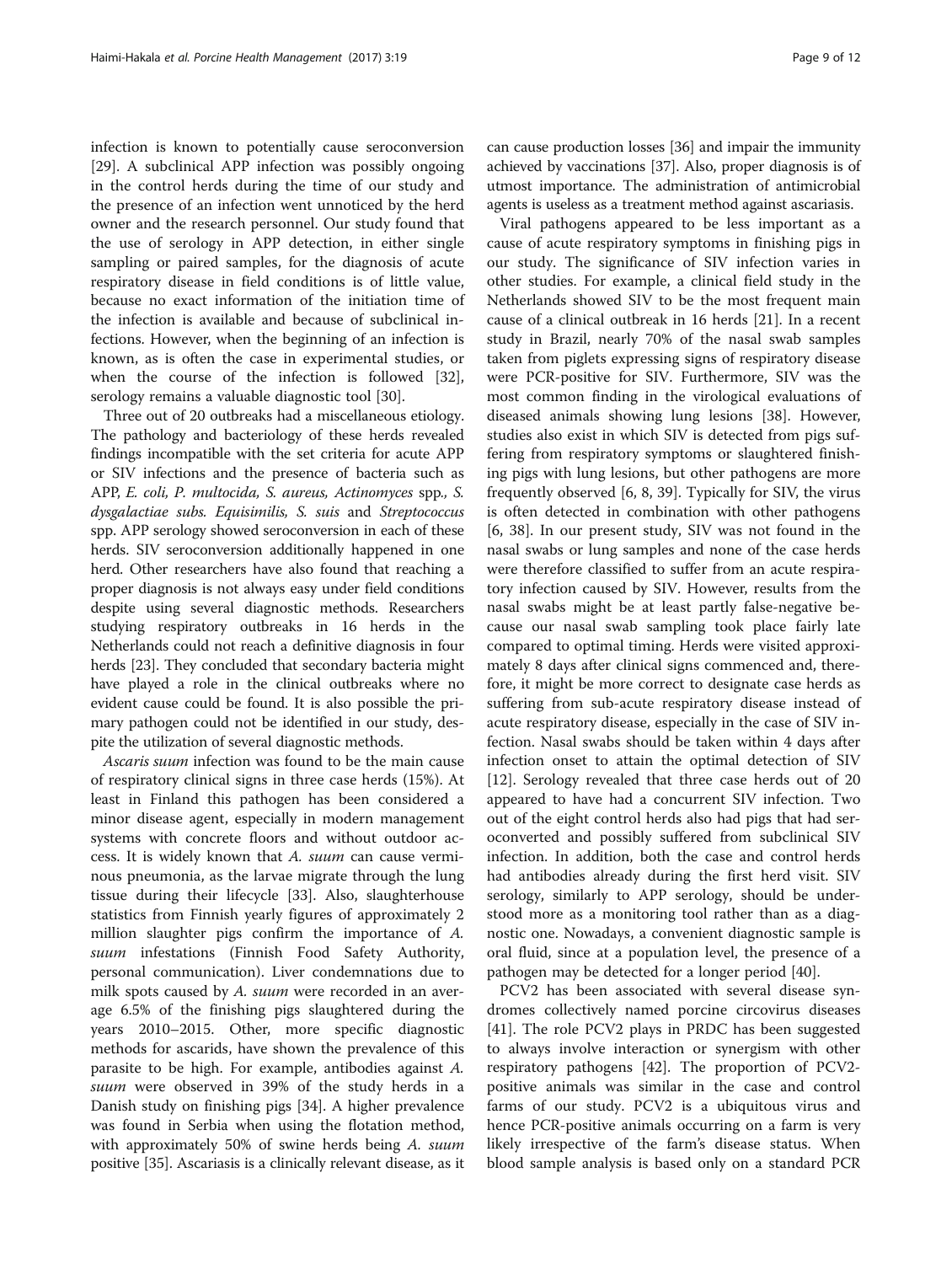method (positive and negative, but no quantification of viral counts) without histopathology or detection of the virus in lymphoid tissues, the method is not sufficient for establishing the actual role of PCV2 in clinical disease. However, we did not see compatible PCV2 gross pathology during the field autopsies carried out on the case farms. Based on the lack of typical circovirus gross pathology and no difference in the proportion of PCRpositive animals between the case and control farms, we concluded that PCV2 probably did not play a major role in acute respiratory disease detected on the case farms despite the pathogen being present on farms. Vaccinating pigs against PCV2 infections is a very common preventive measure in Finland, and this has most likely contributed to the low occurrence of the pathogen.

According to our hypothesis, certain pathogens causing acute respiratory symptoms in pigs, namely Mhyo, PRRSV and PRCV, were not found in the studied Finnish herds. Especially Mhyo and PRRSV are important pathogens involved in respiratory infections in many pig-producing countries despite PRRSV not being detected in certain countries e.g. Finland [\[6, 8](#page-10-0), [24](#page-10-0), [43](#page-11-0)]. Certain PRCV strains can also contribute to respiratory disease [\[44\]](#page-11-0). The lack of these pathogens as causative agents of respiratory outbreaks in Finland makes the situation of finishing pig herds quite different and favourable compared to respiratory disease scenarios in several countries located across the world. The absence of these pathogens may have a significant impact on the prevalence of other respiratory pathogens. However, the similar disease situation is present also in specific pathogen free herds in other countries than Finland, and these farms and their veterinarians might benefit from obtained results.

The vaccination history of study animals may have had some influence on serological results. We do not know the exact vaccination scheme utilized for study animals. However, we know that at the time of the study, Finnish sow herds generally vaccinated all sows against erysipelas, parvovirus and colibacillosis and a vaccination of piglets against PCV2 is very common in the country. We also know that very few (most likely none of the herds in our study) herds vaccinated against APP or SIV. Based on that estimation, it is unlikely that vaccinations would have had any significant effect on APP serology.

In our present study, APP strains were susceptible to most of the tested antimicrobials. Only tetracycline resistance was detected in more than 10% of the isolates. Similar results have been found in other European countries. Thus, resistance to tetracycline among porcine APP is a growing problem. Other studies have occasionally observed resistance to penicillin, ampicillin and trimethoprim/sulfamethoxazole [\[45](#page-11-0)–[49](#page-11-0)]. The Ministry of Agriculture and Forestry in Finland issued its first national recommendation for prudent antibiotic use in animals as early as 1996 [[50\]](#page-11-0). Currently, the first-choice antimicrobial agent recommended in APP infections is G-penicillin and the second choice is tiamulin or tetracycline. It is notable that a few isolates were found to be resistant also to penicillin, ampicillin and trimethoprim/sulfamethoxazole, which further emphasizes the need to investigate the resistance of APP strains when selecting the appropriate treatment.

From a practical standpoint, the field necropsies supplemented with microbiological analysis was the most valuable diagnostic tool combination for detecting the main cause of acute respiratory infections in our study. Field necropsies have several advantages: the technique is simple, inexpensive and not pathogen-specific, preliminary results are promptly available and antimicrobial susceptibility results can be obtained from bacteria isolated from lesions. However, field necropsies are disadvantageous, since if acute disease is not leading to mortality, euthanasia should be performed. In acute respiratory outbreaks, field necropsies, sample-taking and antimicrobial susceptibility testing are extremely important, because resistance to certain recommended antimicrobials does exist. Susceptibility testing is necessary not only from the field veterinarian's and single pig herd's point of view, but also from a national policymaker's perspective. Serology cannot be used alone in diagnosis, but offers detailed information about possible pathogens causing mainly subclinical infections. Also other diagnostic methods could be used. In addition to the already mentioned oral fluids, tracheobronchial swabs [\[51\]](#page-11-0) or lavage [\[52\]](#page-11-0) would be of help. Their disadvantage is the need for special equipment and/or sedation of the pig, which might limit this sampling method under field conditions.

#### Conclusions

APP serotype 2 was the most common cause for acute respiratory outbreaks in finishing pigs in Finland and A. suum or other opportunistic bacteria caused acute coughing episodes in some herds. Viral pathogens appeared to have a minor role in causing the clinical signs. Field necropsies supplemented with microbiological analysis were the most valuable diagnostic tool combination in detecting the main cause of the infections under field conditions. Bacterial isolation from the lungs was especially important in assessing antimicrobial susceptibility and for optimizing antimicrobial treatment, because some resistance, especially to tetracycline, was found among the APP strains causing disease. Serological diagnostics were not optimal in the diagnosis of the respiratory outbreaks of our study. Although several different diagnostic methods were used, the primary pathogen causing the outbreak remained questionable in some herds.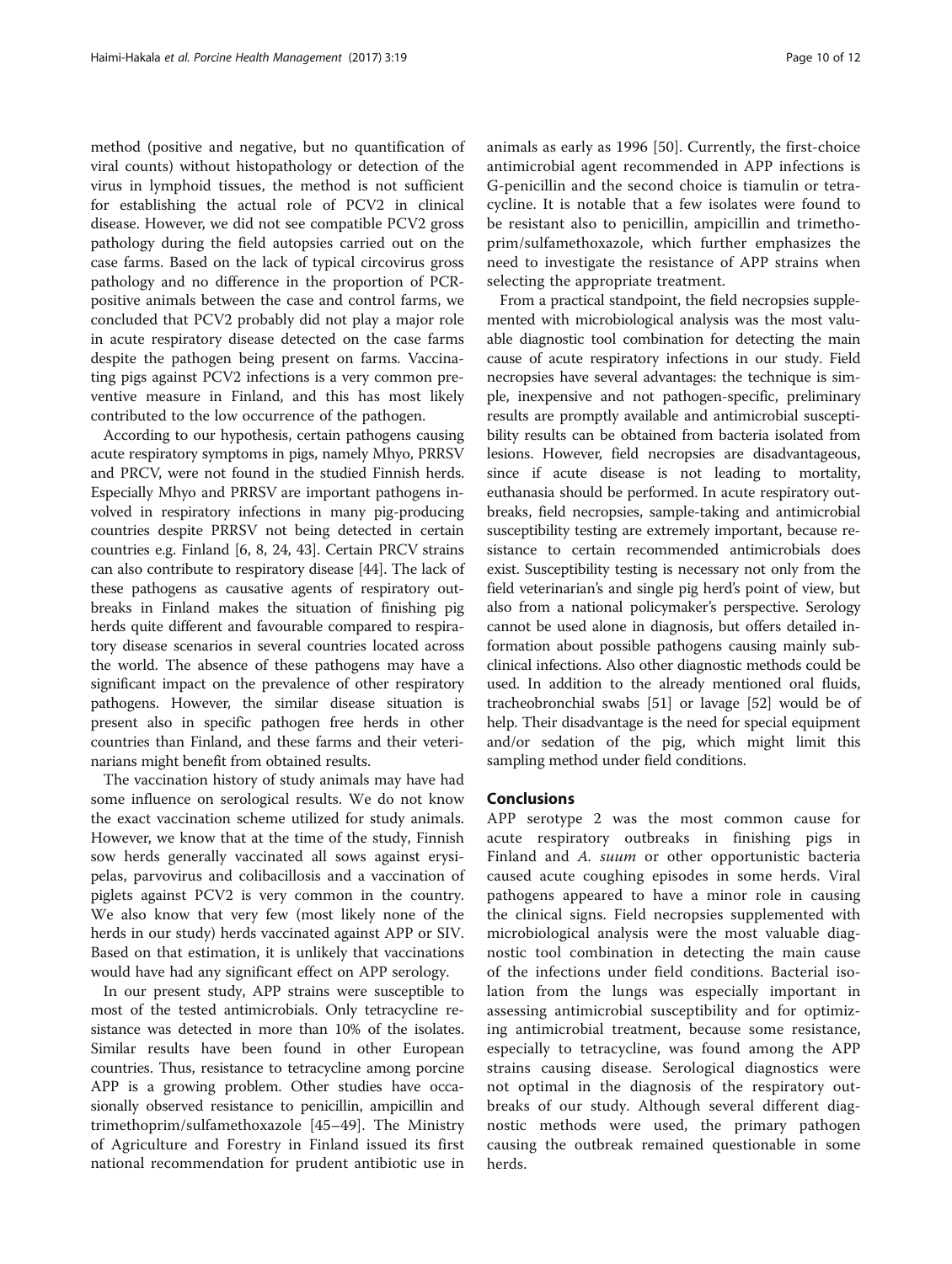#### <span id="page-10-0"></span>Acknowledgements

We wish to thank all the farmers who let us conduct herd visits to their herds and all the veterinarians who informed us of acute cases. We are grateful to the students of the University of Helsinki that attended the herd visits and helped us collect the samples.

#### Funding

This work was partly funded by the ESNIP3 Consortium (European Surveillance Network for Influenza in Pigs 3, grant #259949, FP7-Influenza-2010). Funding for this study was also obtained from the Ministry of Agriculture and Forestry of Finland (Makera-funding) and from major slaughterhouses (Atria, HK Scan and Snellman).

#### Availability of data and materials

The datasets supporting the conclusions of this article are available in the Open Science Framework repository, osf.io/9c3dj in [https://osf.io/9c3dj/files/](https://osf.io/9c3dj/files)

#### Authors' contributions

MHH and OH wrote the draft of the manuscript. MHH, OH, TL, CO and MH conducted the herd visits. The following persons conducted the laboratory analyses: MR-S (APP serology, MHyo), KP (bacteriology), TN (SIV, PRRS and PRCV), TL (pathological examinations), SN (antimicrobial susceptibility), JS and MS (PCV2). SP analysed the APP serological results. OH conducted the statistical analyses. All authors took an active part in planning the study and commenting on the data analysis and the manuscript. All authors read and approved the final manuscript.

#### Ethics approval and consent to participate

The experiment was approved by the southern Finland regional state administrative agency (ESAVI/8511/04.10.07/2013).

#### Consent for publication

Not applicable.

#### Competing interests

The authors declare that they have no competing interests.

#### Publisher's Note

Springer Nature remains neutral with regard to jurisdictional claims in published maps and institutional affiliations.

#### Author details

<sup>1</sup>Department of Production Animal Medicine, University of Helsinki, Paroninkuja 20, 04920 Saarentaus, Finland. <sup>2</sup> Finnish Food Safety Authority Evira, PO Box 198, 60101 Seinäjoki, Finland. <sup>3</sup>Finnish Food Safety Authority Evira, Mustialankatu 3, 00790 Helsinki, Finland. <sup>4</sup>Centre de Recerca en Sanitat Animal (CReSA, IRTA-UAB), Campus de la Universitat Autònoma de Barcelona, 08193 Bellaterra, Spain. <sup>5</sup>Departament de Sanitat i Anatomia Animals, Facultat de Veterinària, UAB, 08193 Bellaterra, Barcelona, Spain.

#### Received: 10 March 2017 Accepted: 10 July 2017 Published online: 23 August 2017

#### References

- Brockmeier S, Halbur P, Thacker E. Porcine respiratory disease complex. In: Brogden K, Guthmiller J, editors. Polymicrobial diseases. Washington (DC): ASM Press; 2002. Chapter 13.
- 2. Thacker E, Halbur P, Ross R. Mycoplasma hyopneumoniae potentiation of porcine reproductive and respiratory syndrome virus-induced pneumonia. J Clin Microbiol. 1999;37:620–7.
- 3. Harms P, Halbur P, Sorden S. Three cases of porcine respiratory disease complex associated with porcine circovirus type 2 infection. J Swine Health Prod. 2002;1:27–30.
- 4. Choi Y, Goyal S, Soo JH. Retrospective analysis of etiologic agents associated with respiratory diseases in pigs. Can Vet J. 2003;44:735–7.
- 5. Kim J, Chung H-K, Chae C. Association of porcine circovirus 2 with porcine respiratory disease complex. Vet J. 2003;166:251–6.
- 6. Hansen MS, Pors SE, Jensen HE, Bille-Hansen V, Bisgaard M, Flachs EM, Nielsen OL. An investigation of the pathology and pathogens associated with porcine respiratory disease complex in Denmark. J Comp Pathol. 2010;143:120–31.
- 7. Fachingera V, Bischoff R, Jedidiab A, Elbersa K. The effect of vaccination against porcine circovirus type 2 in pigs suffering from porcine respiratory disease complex. Vaccine. 2008;26:1488–99.
- 8. Palzer A, Ritzmann M, Wolf G, Heinritzi K. Associations between pathogens in healthy pigs and pigs with pneumonia. Vet Rec. 2008;162:267–71.
- 9. Evira. Animal Diseases in Finland, year statistics, Evira publications 2015 (in Finnish). 10. Sikava, Stakeholders health and welfare register for swineherds in Finland. Animal Health ETT, Seinäjoki, Finland. [https://www.sikava.fi/PublicContent/](https://www.sikava.fi/PublicContent/IntroductionInEnglish)
- [IntroductionInEnglish](https://www.sikava.fi/PublicContent/IntroductionInEnglish). Accessed 2 Apr 2016. 11. Nokireki T, Laine T, London L, Ikonen N, Huovilainen A. The first detection of influenza in the Finnish pig population: a retrospective study. Acta Vet Scand. 2013;55(69):1–7.
- 12. Brown I, Done S, Spencer Y, Cooley W, Harris P, Alexander D. Pathogenicity of a swine influenza H1N1 virus antigenically distinguishable from classical and European strains. Vet Rec. 1993;132(24):598–602.
- 13. Jessing S, Angen Ø, Inzana T. Evaluation of a multiplex PCR test for simultaneous identification and Serotyping of Actinobacillus pleuropneumoniae serotypes 2, 5, and 6. J Clin Microbiol. 2003;41:4095–100.
- 14. CLSI. Performance Standards for Antimicrobial Disk and Dilution Susceptibility Tests for Bacteria isolated from Animals; Approved Standard – Third Edition. CLSI Document M31-A3. Wayne: Clinical and Laboratory Standards Institute; 2008. p. 35–36,83.
- 15. CLSI. Methods for Antimicrobial Dilution and Disk Susceptibility Testing of Infrequently isolated or Fastidious Bacteria; Approved Guideline - Second Edition. CLSI Document M45-A2. Wayne: Clinical and Laboratory Standards Institute; 2010. p. 22–23.
- 16. CLSI. Performance Standards for Antimicrobial Disk and Dilution Susceptibility Tests for Bacteria Isolated from Animals; Second Informational Supplement. CLSI Document VET01-S2. Wayne: Clinical and Laboratory Standards Institute; 2013. p. 15–24.
- 17. Spackman E, Senne D, Myers T, Bulaga L, Garber L, Perdue M, Lohman K, Daum L, Suarez D. Development of a real time reverse transcriptase PCR assay for type a influenza virus and the avian H5 and H7 haemagglutination subtypes. J Clin Microbiol. 2002;40:3256–60.
- 18. Rönkkö E, Ikonen N, Kontio M, Haanpää M, Kallio-Kokko H, Mannonen L, Lappalainen M, Julkunen I, Ziegler T. Validation and diagnostic application of NS and HA gene-specific real-time reverse transcription-PCR assays for detection of 2009 pandemic influenza a (H1N1) viruses in clinical specimens. J Clin Microbiol 2011;49:2009–2011.
- 19. Quintana J, Balasch M, Segales J, Calsamiglia M, Rodriguez-Arrioja GM, Plana-Duran J, Domingo M. Experimental inoculation of porcine circoviruses type 1 (PCV1) and type 2 (PCV2) in rabbits and mice. Vet Res. 2002;33:229–37.
- 20. ESNIP. Haemagglutination inhibition (HI) assay. Standard protocols ESNIP. European Surveillance Network for Influenza in Pigs 2 [http://www.esnip.](http://www.esnip.ugent.be/page7/page7.html) [ugent.be/page7/page7.html.](http://www.esnip.ugent.be/page7/page7.html)
- 21. Hennig I, Teutenberg-Riedel B, Gerlach G-F. Downregulation of a protective Actinobacillus pleuropneumoniae antigen during the course of infection. Microb Pathog. 1999;26:53–63.
- 22. Loeffen WLA, Kamp EM, Stockhofe-Zurwieden N, APKMI v N, Bongers JH, Hunneman WA, AEW E, Baars J, Nell T, FG vZ. Survey of infectious agents involved in acute respiratory disease in finishing pigs. Vet Rec. 1999;145:123–9.
- 23. Levonen K, Seppänen J, Veijalainen P. Actinobacillus-pleuropneumoniae serotype-2 antibodies in Finnish pig health-scheme herds. J Veterinary Med Ser B. 1994;41:567–73.
- 24. Levonen K, Seppänen J, Veijalainen P. Antibodies against 12 serotypes of Actinobacillus pleuropneumoniae in Finnish slaughter sows. J Veterinary Med Ser B. 1996;8:489–95.
- 25. Fablet C, Marois-Crehan C, Simon G, Grasland B, Jestin A, Kobisch M, Madec F, Rose N. Infectious agents associated with respiratory diseases in 125 farrow-tofinish pig herds: a cross-sectional study. Vet Microbiol. 2012;157:152–63.
- 26. Meyns T, Van Steelant J, Rolly E, Dewulf J, Haesebrouk F, Maes D. A crosssectional study of risk factors associated with pulmonary lesions in pigs at slaughter. The Vet J. 2011;187:388–92.
- 27. Fraile L, Alegre A, López-Jiménez R, Nofrasias M, Segalés J. Risk factors associated with pleuritis and cranio-ventral pulmonary consolidation in slaughter-aged pigs. Vet J. 2010;184:326–33.
- 28. Merialdi G, Dottori M, Bonilauri P, Luppi A, Gozio S, Pozzi P, Spaggiari B, Martelli P. Survey of pleuritis and pulmonary lesions in pigs at abattoir with a focus on the extent of the condition and herd risk factors. Vet J. 2012;193:234–9.
- 29. MacInnes JI, Gottschalk M, Lone AG, Mecalf DS, Ojha S, Rosendal T, Watson SB, Friendship RM. Prevalence of Actinobacillus pleuropneumoniae,